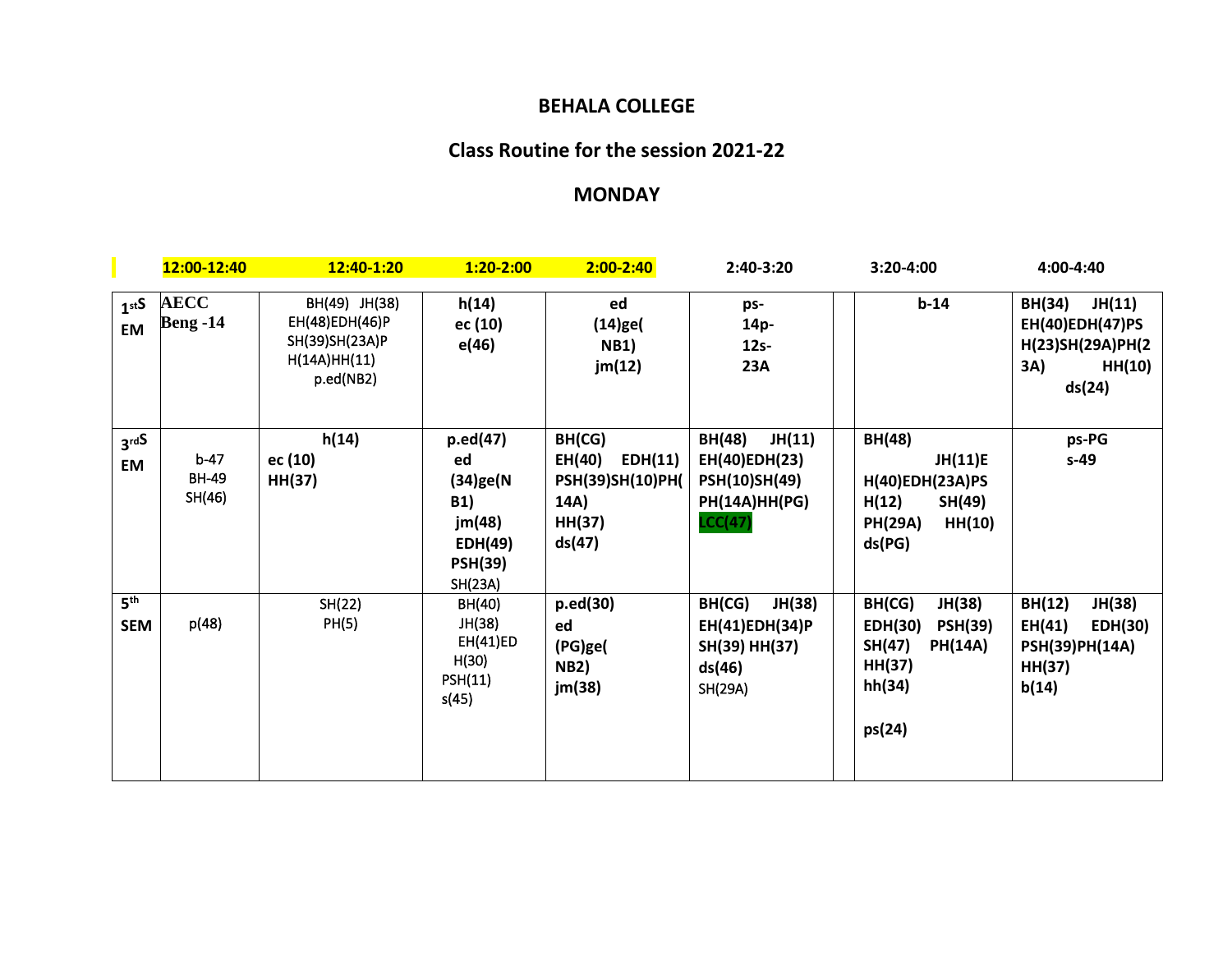#### **TUESDAY**

|                                | 12:00-12:40                                       | 12:40-1:20                                                                    | $1:20 - 2:00$                                                                         | $2:00 - 2:40$                                                                         | 2:40-3:20                                                                                            | 3:20-4:00                                                                                                     | $4:00 - 4:40$                                                                                |
|--------------------------------|---------------------------------------------------|-------------------------------------------------------------------------------|---------------------------------------------------------------------------------------|---------------------------------------------------------------------------------------|------------------------------------------------------------------------------------------------------|---------------------------------------------------------------------------------------------------------------|----------------------------------------------------------------------------------------------|
| 1 <sub>st</sub> S<br><b>EM</b> | <b>AECC</b><br><b>Beng -14</b><br><b>Eng - 24</b> | BH(49) JH(38)<br>EH(48)EDH(46)PS<br>H(39)SH(45)PH(14<br>A)HH(11)<br>p.ed(NB2) | h(14)<br>ec (10)<br>e(46)                                                             | ed (14)<br>ge(NB1)<br>jm(12)                                                          | ps-14<br>$p-12$<br>$s-23A$                                                                           | $b-14$<br>SH(23A)                                                                                             | JH(11)<br><b>BH(34)</b><br>EH(40)EDH(47)PS<br>H(23)SH(49)PH(23<br>HH(10)<br>A)<br>ds(24)     |
| 3 <sup>rdS</sup><br><b>EM</b>  | $b-47$<br>BH(49)<br>SH(46)                        | h(14)<br>ec (10)<br>e(46)<br>HH(37)                                           | p.ed(47)<br>ed<br>$(34)$ ge $($<br><b>NB1)</b><br>jm(48)ED<br>H(49)<br><b>PSH(39)</b> | JH(11)<br>BH(CG)<br>EH(40)<br>EDH(48)<br>PSH(39)SH(10)PH(<br>14A)<br>HH(37)<br>ds(47) | <b>BH(48)</b><br><b>EH(40)E</b><br>DH(11)<br><b>PSH(10)SH(49)</b><br>PH(14A)HH(PG)<br>$p.$ ed $(47)$ | <b>BH(48)</b><br><b>EH(40)E</b><br>DH(11)PSH(12)<br>SH(49)<br><b>PH(29A)</b><br>HH(10)<br>ds(PG)              | ps-<br>PGp-<br>CG<br>s-29A                                                                   |
| 5 <sup>th</sup><br><b>SEM</b>  | p(48)                                             | SH(22)<br>PH(5)<br>s(23A)                                                     | BH(40)<br>JH(38)<br>EH(41)<br>EDH(30)<br>PSH(11)<br>SH(12)                            | p.ed(30)<br>ed<br>(PG)ge(<br><b>NB2)</b><br>jm(38)<br>SH(23A)                         | JH(38)<br>BH(CG)<br>EH(41)EDH(34)P<br>SH(39)<br>PH(5)HH(37)<br>ds(46)                                | BH(CG)<br>JH(38)<br>EH(41)EDH(30)<br><b>PSH(39)</b><br>SH(47)<br><b>PH(14A)</b><br>HH(37)<br>hh(34)<br>ps(24) | BH(12)<br>JH(38)<br>EH(41)<br>EDH(30)<br><b>PSH(39)</b><br><b>PH(14A)</b><br>HH(37)<br>b(14) |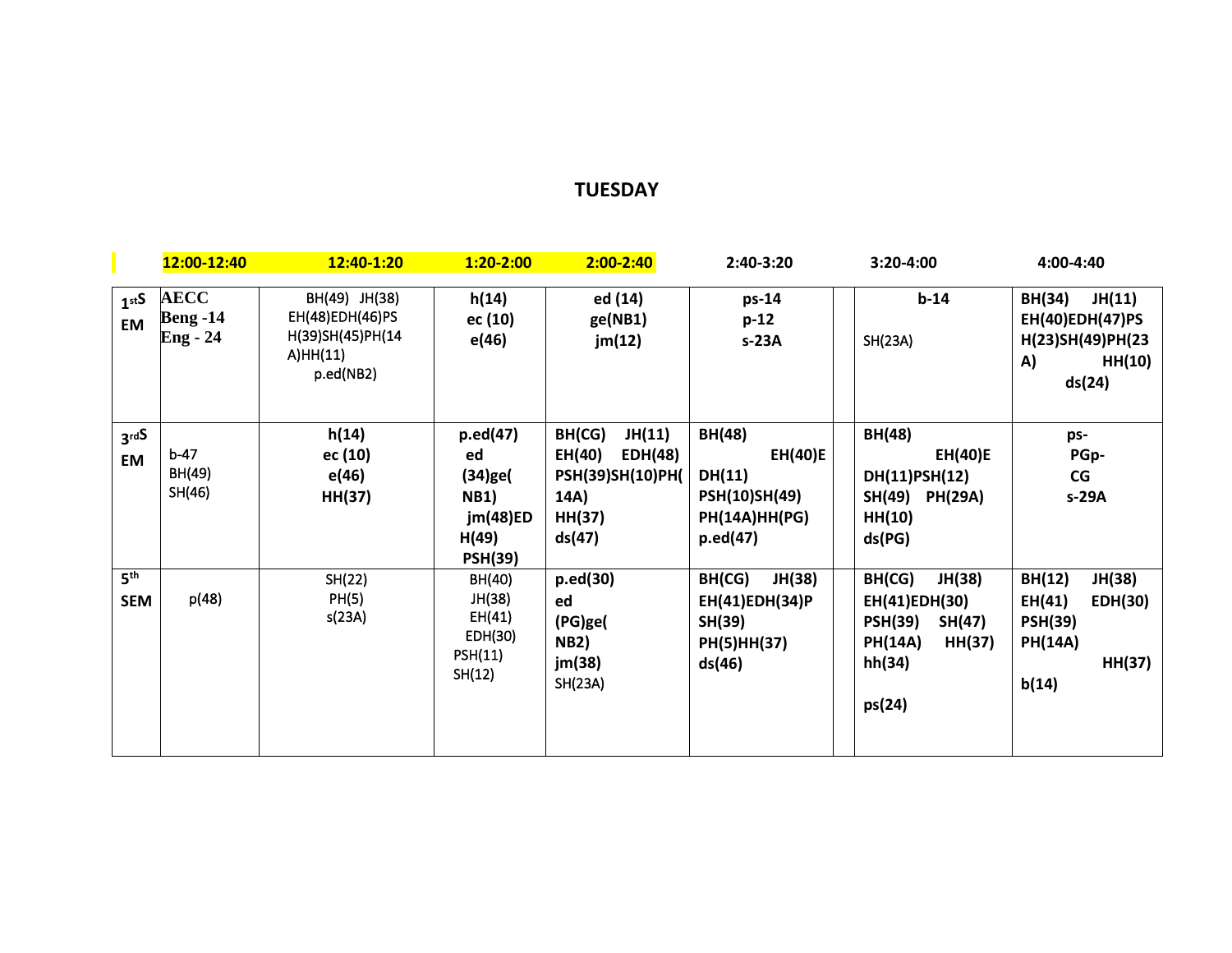#### **WEDNESDAY**

|                               | 12:00-12:40                          | 12:40-1:20                                                                     | $1:20 - 2:00$                                                                      | $2:00 - 2:40$                                                                      | 2:40-3:20                                                                                            | 3:20-4:00                                                                                                     | 4:00-4:40                                                                                    |
|-------------------------------|--------------------------------------|--------------------------------------------------------------------------------|------------------------------------------------------------------------------------|------------------------------------------------------------------------------------|------------------------------------------------------------------------------------------------------|---------------------------------------------------------------------------------------------------------------|----------------------------------------------------------------------------------------------|
| 1 <sup>stS</sup><br><b>EM</b> | <b>AECC</b><br><b>Beng -14</b>       | BH(49) JH(38)<br>EH(48)EDH(46)P<br>SH(39)SH(23A)P<br>H(14A)HH(11)<br>p.ed(NB2) | h(14)<br>ec (10)<br>e(46)                                                          | ed (14)<br>ge(NB1)<br>jm(12)                                                       | $ps-14$<br>$p-12$<br>$s-23A$                                                                         | $b-14$                                                                                                        | BH(34)<br>JH(11)<br>EH(40)EDH(47)PS<br>H(23)SH(29A)PH(2<br>3A)<br>HH(10)<br>ds(24)           |
| 3 <sup>rdS</sup><br><b>EM</b> | $b-47$<br>BH(49)<br>JH(12)<br>SH(46) | h(14)<br>ec (10)<br>e(46)<br>HH(37)                                            | p.ed(47)<br>ed<br>$(34)$ ge(N<br><b>B1)</b><br>jm(48)<br>EDH(49)<br><b>PSH(39)</b> | JH(11)<br>BH(CG)<br>EH(40)<br>EDH(48)<br><b>PSH(39)PH(14A)</b><br>HH(37)<br>ds(47) | <b>BH(48)</b><br><b>EH(40)E</b><br>DH(11)<br><b>PSH(10)SH(49)</b><br>PH(14A)HH(PG)<br>$p.$ ed $(47)$ | BH(48)<br><b>EH(40)E</b><br>DH(11)<br>SH(49)<br><b>PSH(12)</b><br><b>PH(29A)</b><br>HH(10)<br>ds(PG)          | ps-<br>PGp-<br>CGs-<br>49                                                                    |
| 5 <sup>th</sup><br><b>SEM</b> | p(48)                                | SH(22)<br>PH(5)                                                                | BH(40)<br>JH(38)<br>EH(41)ED<br>H(30)<br><b>PSH(11)</b><br>s(45)                   | $p.$ ed $(30)$<br>ed<br>(PG)ge(<br><b>NB2)</b><br>jm(38)SH(23A)                    | JH(38)<br>BH(CG)<br>EH(41)EDH(34)P<br>SH(39)<br>SH(49)PH(5)HH(<br>37)<br>ds(46)                      | JH(38)<br>BH(CG)<br>EH(41)EDH(30)<br><b>PSH(39)</b><br>SH(47)<br><b>PH(14A)</b><br>HH(37)<br>hh(34)<br>ps(24) | BH(12)<br>JH(38)<br>EH(41)<br>EDH(30)<br><b>PSH(39)</b><br><b>PH(14A)</b><br>HH(37)<br>b(14) |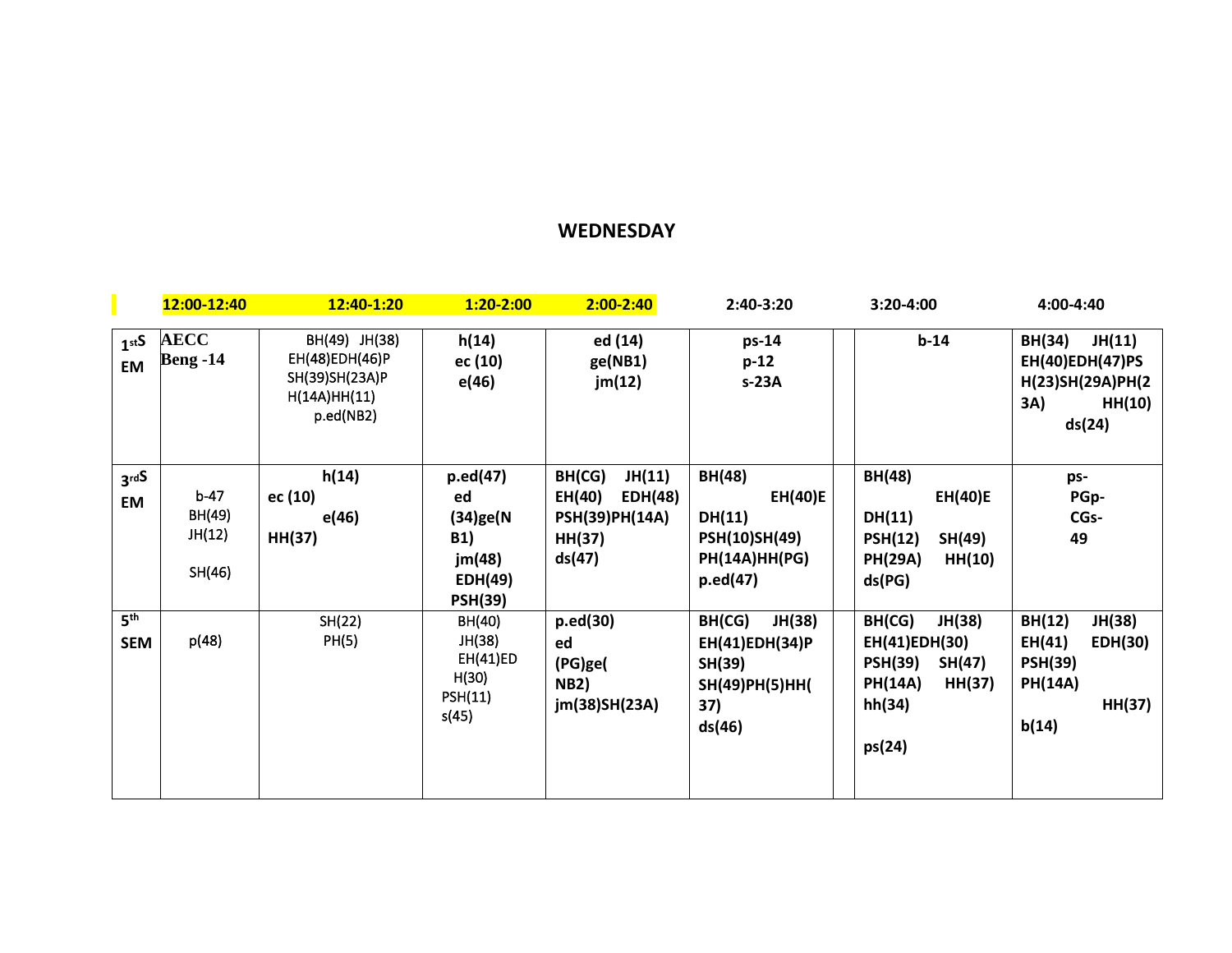## **THURSDAY**

|                                | 12:00-12:40                    | 12:40-1:20                                                                     | $1:20 - 2:00$                                                                         | $2:00 - 2:40$                                                                      | 2:40-3:20                                                                                           | 3:20-4:00                                                                                                     | 4:00-4:40                                                                                           |
|--------------------------------|--------------------------------|--------------------------------------------------------------------------------|---------------------------------------------------------------------------------------|------------------------------------------------------------------------------------|-----------------------------------------------------------------------------------------------------|---------------------------------------------------------------------------------------------------------------|-----------------------------------------------------------------------------------------------------|
| 1 <sub>st</sub> S<br><b>EM</b> | <b>AECC</b><br><b>Beng -14</b> | BH(49) JH(38)<br>EH(48)EDH(46)PS<br>H(39)SH(23A)PH(1<br>4A)HH(11)<br>p.ed(NB2) | h(14)<br>ec (10)<br>e(46)                                                             | ed<br>$(14)$ ge $($<br><b>NB1)</b><br>jm(12)                                       | ps-<br>14p-<br>$12s-$<br><b>23A</b>                                                                 | $b-14$                                                                                                        | BH(34)<br>EDH(11)PSH(23)S<br>H(29A)PH(23A)<br>HH(10)<br>ds(24)                                      |
| 3 <sup>rdS</sup><br>EM         | $b-47$<br>BH(49)<br>SH(46)     | h(14)<br>ec (10)<br>HH(37)                                                     | p.ed(47)<br>ed<br>$(34)$ ge $($<br><b>NB1)</b><br>jm(48)ED<br>H(49)<br><b>PSH(39)</b> | BH(CG)<br>EH(40)<br>EDH(11)<br><b>PSH(39)SH(10)PH(</b><br>14A)<br>HH(37)<br>ds(47) | JH(11)<br><b>BH(48)</b><br>EH(40)EDH(23)<br><b>PSH(10)SH(49)</b><br>PH(14A)HH(PG)<br>$p.$ ed $(47)$ | <b>BH(48)</b><br><b>EH(40)E</b><br>DH(23A)PSH(12)<br>SH(49)<br><b>PH(29A)</b><br>HH(10)<br>ds(PG)             | ps-<br>PGs-<br>49<br>p-CG                                                                           |
| 5 <sup>th</sup><br><b>SEM</b>  | p(48)                          | SH(22)<br>PH(5)                                                                | BH(40)<br>JH(38)<br>EH(41)<br>EDH(30)<br>PSH(11)<br><b>SH(23A)</b><br>h(24)           | $p.$ ed $(30)$<br>ed<br>(PG)ge(<br><b>NB2)</b><br>jm(38)SH(23A)                    | BH(CG)<br>JH(38)<br>EH(41)EDH(34)P<br>SH(39)<br>PH(5)HH(37)<br>ds(46)                               | JH(38)<br>BH(CG)<br>EH(41)EDH(30)<br><b>PSH(39)</b><br>SH(47)<br><b>PH(14A)</b><br>HH(37)<br>hh(34)<br>ps(24) | BH(12)<br>JH(38)<br>EH(41)<br><b>EDH(30)</b><br><b>PSH(39)</b><br><b>PH(14A)</b><br>HH(37)<br>b(14) |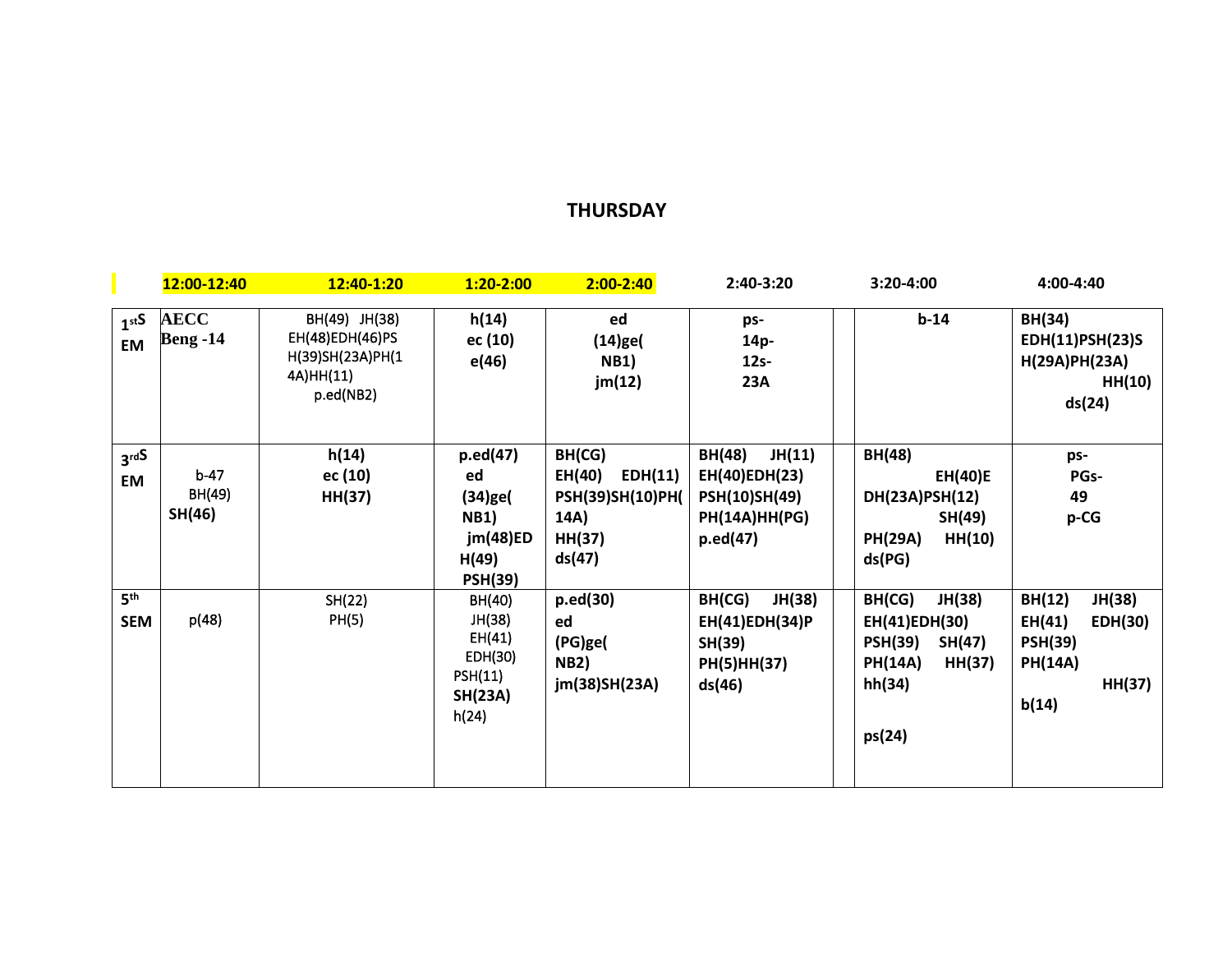#### **FRIDAY**

|                                | 12:00-12:40                | 12:40-1:20                                                                     | $1:20 - 2:00$                                                                | $2:00 - 2:40$                                                              | 2:40-3:20                                                                                    | 3:20-4:00                                                                                                     | 4:00-4:40                                                                         |
|--------------------------------|----------------------------|--------------------------------------------------------------------------------|------------------------------------------------------------------------------|----------------------------------------------------------------------------|----------------------------------------------------------------------------------------------|---------------------------------------------------------------------------------------------------------------|-----------------------------------------------------------------------------------|
| 1 <sub>st</sub> S<br><b>EM</b> |                            | BH(49) JH(38)<br>EH(48)EDH(46)PS<br>H(39)SH(23A)PH(1<br>4A)HH(11)<br>p.ed(NB2) | h(14)<br>ec (10)<br>e(46)                                                    | ed<br>$(14)$ ge $($<br><b>NB1)</b><br>jm(12)                               | ps-<br>14p-<br>$12s-$<br><b>29A</b>                                                          | $b-14$                                                                                                        | <b>BH(34)</b><br>EH(40)EDH(11)PS<br>H(23)SH(29A)PH(2<br>HH(10)<br>3A)<br>ds(24)   |
| 3 <sup>rdS</sup><br><b>EM</b>  | $b-47$<br>BH(49)<br>SH(46) | h(14)<br>ec (10)<br>e(46)<br>HH(37)                                            | p.ed(47)<br>ed (34)<br>ge(NB1)<br>jm(48)<br><b>EDH(49)</b><br><b>PSH(39)</b> | BH(CG)<br>EH(40)<br>EDH(11)<br>PSH(39)SH(10)PH(<br>14A)<br>HH(37)<br>h(47) | BH(48)<br>JH(11)<br>EH(40)EDH(23)<br><b>PSH(10)SH(49)</b><br>PH(14A)HH(PG)<br>$p.$ ed $(47)$ | <b>BH(48)</b><br>EH(40)E<br><b>DH(23A)</b><br>SH(49)<br><b>PSH(12)</b><br><b>PH(29A)</b><br>HH(10)<br>h(47)   | ps-PG<br>p-CG<br>s-29A                                                            |
| 5 <sup>th</sup><br><b>SEM</b>  | p(48)                      | SH(45)<br>PH(5)<br>s(45)                                                       | BH(40)<br>JH(38)<br>EH(41)<br>EDH(30)<br>PSH(11)<br><b>SH(23A)</b><br>h(24)  | $p.$ ed $(30)$<br>ed<br>(PG)ge(<br><b>NB2)</b><br>jm(38)                   | JH(38)<br>BH(CG)<br>EH(41)EDH(34)P<br>SH(39)<br>SH(23A)HH(37)<br><b>LCC(24)</b>              | JH(38)<br>BH(CG)<br>EH(41)EDH(30)<br><b>PSH(39)</b><br>SH(47)<br><b>PH(14A)</b><br>HH(37)<br>hh(34)<br>ps(24) | BH(12)<br>JH(38)<br>EH(41)<br><b>EDH(30)</b><br><b>PSH(39)</b><br>HH(37)<br>b(14) |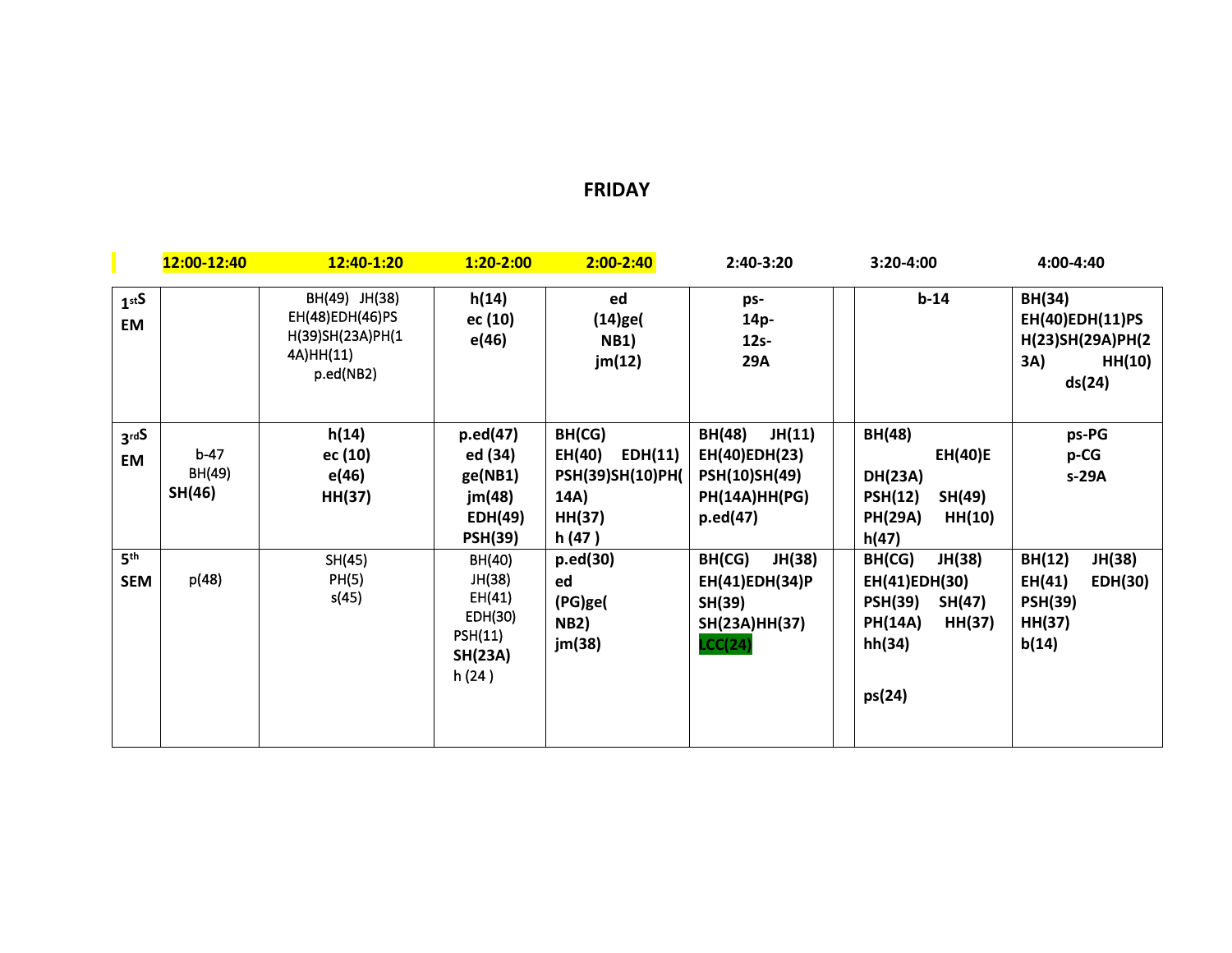## **SATURDAY**

|                                | 12:00-12:40                   | 12:40-1:20                                                                     | $1:20 - 2:00$                                                                        | $2:00 - 2:40$                                                                       | 2:40-3:20                                                                                           | 3:20-4:00                                                                                                     | 4:00-4:40                                                                                |
|--------------------------------|-------------------------------|--------------------------------------------------------------------------------|--------------------------------------------------------------------------------------|-------------------------------------------------------------------------------------|-----------------------------------------------------------------------------------------------------|---------------------------------------------------------------------------------------------------------------|------------------------------------------------------------------------------------------|
| 1 <sub>st</sub> S<br><b>EM</b> | <b>RAC</b><br><b>Room -14</b> | BH(49) JH(38)<br>EH(48)EDH(46)PS<br>H(39)SH(23A)PH(1<br>4A)HH(11)<br>p.ed(NB2) | h(14)<br>ec (10)                                                                     | ed (14)<br>ge(NB1)<br>jm(12)                                                        | ps-14<br>$s-23A$                                                                                    | $b-14$                                                                                                        | <b>BH(34)</b><br>JH(11)<br>EH(40)EDH(47)PS<br>H(23)SH(49)PH(23<br>HH(10)<br>A)<br>ds(24) |
| 3 <sup>rdS</sup><br>EM         | $b-47$<br>BH(49)<br>SH(46)    | h(14)<br>ec (10)<br>HH(37)                                                     | $p.$ ed $(47)$<br>ed (34)<br>ge(NB1)<br>jm(48)<br><b>EDH(49)</b><br><b>PSH(39)</b>   | BH(CG)<br>EH(40)<br>EDH(11)<br>PSH(39) SH(10)<br><b>PH(14A)</b><br>HH(37)<br>ds(47) | JH(11)<br><b>BH(48)</b><br>EH(40)EDH(23)<br><b>PSH(10)SH(49)</b><br>PH(14A)HH(PG)<br>$p.$ ed $(47)$ | BH(48)<br>JH(11)E<br>H(40)<br><b>EDH(23A)</b><br>SH(49)<br><b>PSH(12)</b><br>HH(10)<br>ds(PG)                 | ps-PG<br>p-CG<br>s-29A                                                                   |
| 5 <sup>th</sup><br><b>SEM</b>  | p(48)                         | SH(22)<br>PH(5)<br>s(45)                                                       | BH(40)<br>JH(38)<br>EH(41)<br>EDH(30)<br><b>PSH(11)</b><br><b>SH(23A)</b><br>LCC(24) | $p.$ ed $(30)$<br>ed<br>(PG)ge(<br><b>NB2)</b><br>jm(38)                            | JH(38)<br>BH(CG)<br>EH(41)EDH(34)P<br>SH(39)<br><b>SH(29A)PH(5)H</b><br>H(37)<br>ds(46)             | BH(CG)<br>JH(38)<br>EH(41)EDH(30)<br><b>PSH(39)</b><br>SH(49)<br><b>PH(14A)</b><br>HH(37)<br>hh(34)<br>ps(24) | JH(38)<br>BH(12)<br>EH(41)<br>EDH(30)<br><b>PSH(39)</b><br>HH(37)<br>b(14)               |